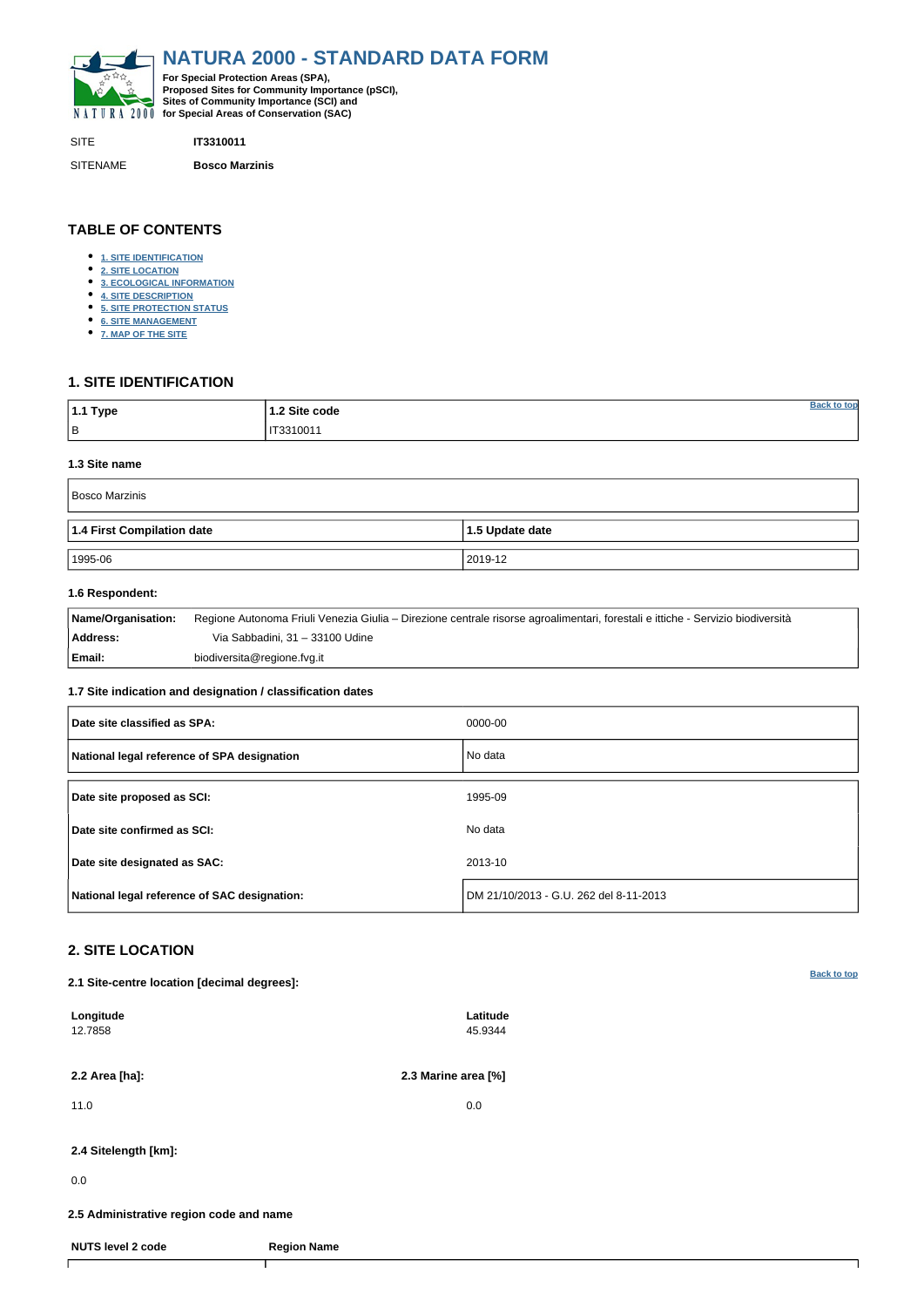**[Back to top](#page-0-0)**

## **2.6 Biogeographical Region(s)**

Continental (100.0 %)

# <span id="page-1-0"></span>**3. ECOLOGICAL INFORMATION**

#### **3.1 Habitat types present on the site and assessment for them**

| <b>Annex I Habitat types</b> |           |           |            |                  |                        | <b>Site assessment</b>  |                         |                     |        |  |
|------------------------------|-----------|-----------|------------|------------------|------------------------|-------------------------|-------------------------|---------------------|--------|--|
| Code                         | <b>PF</b> | <b>NP</b> | Cover [ha] | Cave<br>[number] | <b>Data</b><br>quality | <b>A B C D</b>          | A B C                   |                     |        |  |
|                              |           |           |            |                  |                        | <b>Representativity</b> | <b>Relative Surface</b> | <b>Conservation</b> | Global |  |
| 3260H                        |           |           | 0.06       |                  | G                      | $\mathsf C$             | C                       | C                   | lC.    |  |
| 6430 <b>B</b>                |           |           | 0.01       |                  | G                      | D                       |                         |                     |        |  |
| 91E0 <sup>B</sup>            |           |           | 0.13       |                  | G                      | C.                      | $\mathsf{C}$            | C                   | lC.    |  |
| 91L0 <sub>8</sub>            |           |           | 6.48       |                  | G                      | $\sf B$                 | C                       | B                   | B      |  |
| 92A0H                        |           |           | 0.12       |                  | G                      | $\mathsf C$             | C                       | C                   | lC.    |  |

**PF:** for the habitat types that can have a non-priority as well as a priority form (6210, 7130, 9430) enter "X" in the column PF to indicate the priority form.

**NP:** in case that a habitat type no longer exists in the site enter: x (optional)

**Cover:** decimal values can be entered

**Caves:** for habitat types 8310, 8330 (caves) enter the number of caves if estimated surface is not available.

• Data quality: G = 'Good' (e.g. based on surveys); M = 'Moderate' (e.g. based on partial data with some extrapolation); P = 'Poor' (e.g. rough estimation)

### **3.2 Species referred to in Article 4 of Directive 2009/147/EC and listed in Annex II of Directive 92/43/EEC and site evaluation for them**

| <b>Species</b> |      |                                     | Population in the site |           |             |                |                | <b>Site assessment</b> |              |           |             |             |              |             |                |       |  |  |
|----------------|------|-------------------------------------|------------------------|-----------|-------------|----------------|----------------|------------------------|--------------|-----------|-------------|-------------|--------------|-------------|----------------|-------|--|--|
| G              | Code | <b>Scientific Name</b>              | $\mathbf S$            | <b>NP</b> | T           | <b>Size</b>    |                |                        |              |           |             | Unit        | Cat.         | D.<br>qual. | <b>A B C D</b> | A B C |  |  |
|                |      |                                     |                        |           |             | Min            | <b>Max</b>     |                        |              |           | Pop.        | Con.        | Iso.         | Glo.        |                |       |  |  |
|                | 1092 | <b>Austropotamobius</b><br>pallipes |                        |           | р           |                |                |                        | C            | <b>DD</b> | D           |             |              |             |                |       |  |  |
| $\mathsf F$    | 1137 | <b>Barbus plebejus</b>              |                        |           | р           |                |                |                        | P            | <b>DD</b> | D           |             |              |             |                |       |  |  |
| $\overline{A}$ | 1193 | <b>Bombina variegata</b>            |                        |           | p           |                |                |                        | C            | DD        | $\mathsf C$ | B           | $\mathsf{C}$ | C           |                |       |  |  |
| $\mathsf F$    | 5304 | <b>Cobitis bilineata</b>            |                        |           | р           |                |                |                        | P            | <b>DD</b> | D           |             |              |             |                |       |  |  |
| F              | 1163 | <b>Cottus gobio</b>                 |                        |           | р           |                |                |                        | C            | <b>DD</b> | D           |             |              |             |                |       |  |  |
| B              | A027 | Egretta alba                        |                        |           | C           |                | $\overline{2}$ |                        |              | G         | D           |             |              |             |                |       |  |  |
| B              | A026 | Egretta garzetta                    |                        |           | $\mathbf C$ | 1              | $\overline{4}$ |                        |              | G         | D           |             |              |             |                |       |  |  |
| $\mathsf{R}$   | 1220 | <b>Emys orbicularis</b>             |                        |           | p           |                |                |                        | R            | <b>DD</b> | C           | B           | $\mathsf{C}$ | $\mathsf C$ |                |       |  |  |
| F              | 6152 | Lampetra zanandreai                 |                        |           | р           |                |                |                        | P            | <b>DD</b> | $\mathsf C$ | $\mathsf C$ | $\mathsf{C}$ | $\mathsf C$ |                |       |  |  |
| $\sf B$        | A338 | <b>Lanius collurio</b>              |                        |           |             | $\overline{c}$ | $\overline{2}$ | р                      |              | G         | D           |             |              |             |                |       |  |  |
|                | 1083 | <b>Lucanus cervus</b>               |                        |           | p           |                |                |                        | P            | <b>DD</b> | C           | B           | $\mathsf{C}$ | B           |                |       |  |  |
| B              | A073 | <b>Milvus migrans</b>               |                        |           | $\mathbf C$ |                |                |                        | R            | <b>DD</b> | D           |             |              |             |                |       |  |  |
| B              | A072 | <b>Pernis apivorus</b>              |                        |           | ${\bf c}$   |                |                |                        | $\mathsf{R}$ | <b>DD</b> | D           |             |              |             |                |       |  |  |
| A              | 1215 | Rana latastei                       |                        |           | р           |                |                |                        | C            | <b>DD</b> | $\mathsf C$ | B           | $\mathsf{C}$ | C           |                |       |  |  |
| A              | 1167 | <b>Triturus carnifex</b>            |                        |           | p           |                |                |                        | C            | DD        | $\mathsf C$ | B           | $\mathsf C$  | B           |                |       |  |  |

**Group:**  $A =$  Amphibians,  $B =$  Birds,  $F =$  Fish,  $I =$  Invertebrates,  $M =$  Mammals,  $P =$  Plants,  $R =$  Reptiles

**S:** in case that the data on species are sensitive and therefore have to be blocked for any public access enter: yes

- **NP:** in case that a species is no longer present in the site enter: x (optional)
- **Type:** p = permanent, r = reproducing, c = concentration, w = wintering (for plant and non-migratory species use permanent)
- Unit: i = individuals, p = pairs or other units according to the Standard list of population units and codes in accordance with Article 12 and 17 reporting (see **[reference portal](http://bd.eionet.europa.eu/activities/Natura_2000/reference_portal)**)
- Abundance categories (Cat.): C = common, R = rare, V = very rare, P = present to fill if data are deficient (DD) or in addition to population size information
- **Data quality:** G = 'Good' (e.g. based on surveys); M = 'Moderate' (e.g. based on partial data with some extrapolation); P = 'Poor' (e.g. rough estimation); VP = 'Very poor' (use this category only, if not even a rough estimation of the population size can be made, in this case the fields for population size can remain empty, but the field "Abundance categories" has to be filled in)

## **3.3 Other important species of flora and fauna (optional)**

| <b>Species</b> |             |                        |          | Population in the site |             |            |      | <b>Motivation</b> |                         |   |                  |   |                   |   |
|----------------|-------------|------------------------|----------|------------------------|-------------|------------|------|-------------------|-------------------------|---|------------------|---|-------------------|---|
| Group          | <b>CODE</b> | <b>Scientific Name</b> | <b>S</b> | <b>NP</b>              | <b>Size</b> |            | Unit | Cat.              | <b>Species</b><br>Annex |   | Other categories |   |                   |   |
|                |             |                        |          |                        | <b>Min</b>  | <b>Max</b> |      | <b>C R V P</b>    | <b>IV</b>               | V | A                | B | C                 | D |
| A.             | 1201        | <b>Bufo viridis</b>    |          |                        |             |            |      | С                 | ∧                       |   |                  |   | $\checkmark$<br>∧ | ⌒ |
|                |             |                        |          |                        |             |            |      |                   |                         |   |                  |   |                   |   |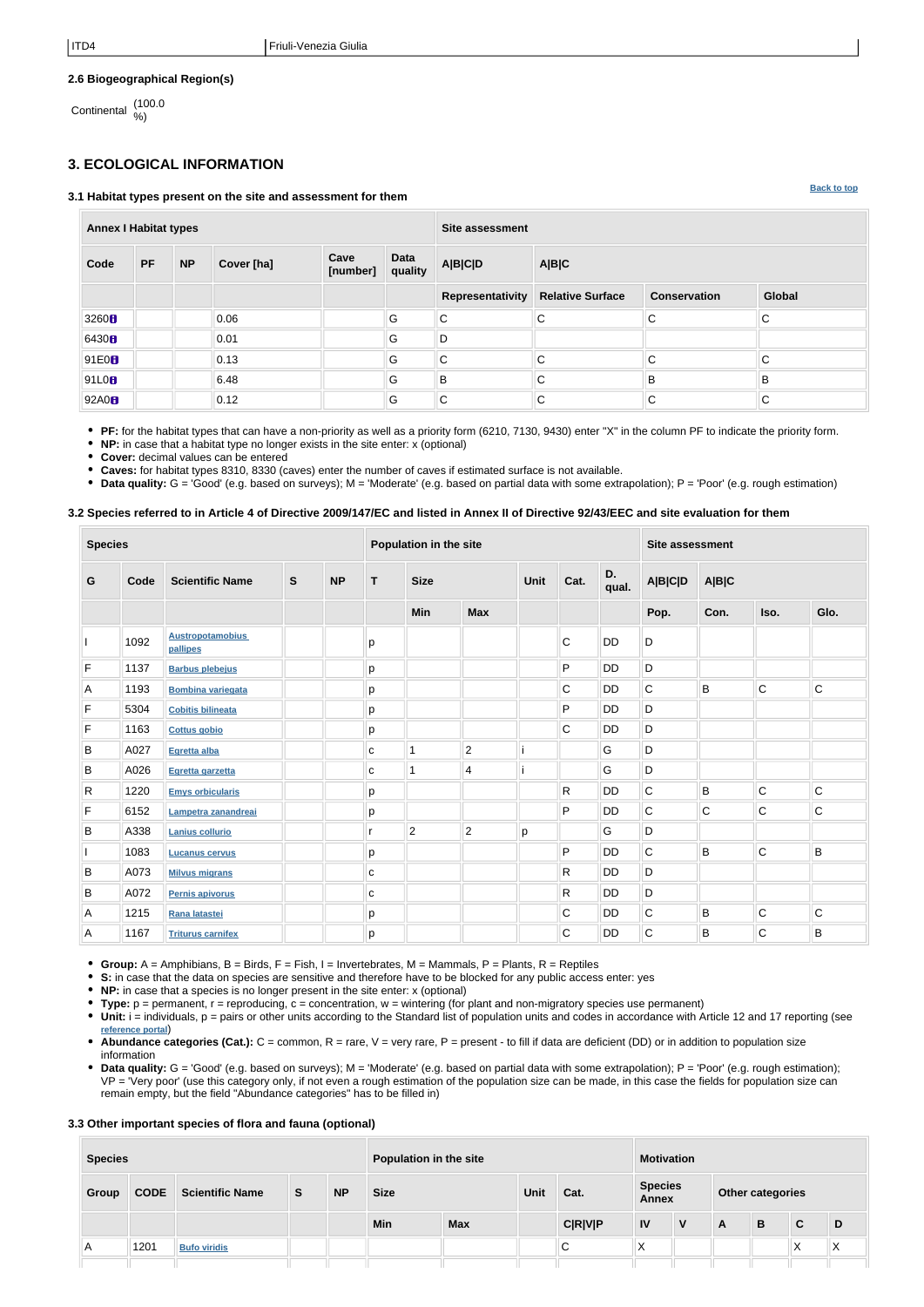| Positive Impacts |                                                          |                   |         |
|------------------|----------------------------------------------------------|-------------------|---------|
| Rank             | Activities,                                              | <b>IPollution</b> | linside |
|                  | management [code]   (optional) [code]   /outside [i o b] |                   |         |

| Negative Impacts |                                 |                                |                           |  |  |  |  |  |  |
|------------------|---------------------------------|--------------------------------|---------------------------|--|--|--|--|--|--|
| Rank             | Threats and<br>pressures [code] | Pollution<br>(optional) [code] | inside/outside<br>[i o b] |  |  |  |  |  |  |
| ١M               | IA08                            |                                |                           |  |  |  |  |  |  |
|                  | F03.01                          |                                |                           |  |  |  |  |  |  |
| IM               | llO1                            |                                |                           |  |  |  |  |  |  |
|                  | A01                             |                                |                           |  |  |  |  |  |  |
|                  | IB02                            |                                |                           |  |  |  |  |  |  |

**[Back to top](#page-0-0)**

Rank:  $H = high$ ,  $M = medium$ ,  $L = low$ 

Pollution:  $N =$  Nitrogen input, P = Phosphor/Phosphate input, A = Acid input/acidification,  $T =$  toxic inorganic chemicals,  $O =$  toxic organic chemicals,  $X =$  Mixed pollutions  $i = inside, o = outside, b = both$ 

| R                       | 1281 | Elaphe longissima             | R            | X            |              |          | Χ  | X                 |
|-------------------------|------|-------------------------------|--------------|--------------|--------------|----------|----|-------------------|
|                         | 1026 | <b>Helix pomatia</b>          | P            |              | X            |          | X  | X                 |
| $\vert R \vert$         | 5670 | <b>Hierophis viridiflavus</b> | C            | $\mathsf{X}$ |              |          | X  | X                 |
| $\overline{A}$          | 5358 | <b>Hyla intermedia</b>        | $\mathsf{C}$ |              |              |          | X  | X                 |
| $\vert R \vert$         | 1263 | <b>Lacerta viridis</b>        | $\mathsf{C}$ | X.           |              |          | X. | X                 |
| M                       | 1358 | <b>Mustela putorius</b>       | $\mathsf{C}$ |              | X            | $\times$ | X  | $\mathsf{\times}$ |
| $\vert R \vert$         | 1256 | <b>Podarcis muralis</b>       | C.           | X.           |              |          | X  | X                 |
| $\overline{A}$          | 1209 | Rana dalmatina                | $\mathsf{C}$ | X            |              |          | X  | X                 |
| $\overline{\mathsf{A}}$ | 1210 | Rana esculenta                | $\mathsf{C}$ |              | $\mathsf{X}$ |          | X  | X                 |
| $\overline{A}$          | 1207 | Rana lessonae                 | C            | X.           |              |          | X  | X                 |
| R                       | 5902 | Vipera aspis<br>francisciredi | P            |              |              |          | X  | X                 |

• Unit: i = individuals, p = pairs or other units according to the standard list of population units and codes in accordance with Article 12 and 17 reporting, (see **[reference portal](http://bd.eionet.europa.eu/activities/Natura_2000/reference_portal)**)

• Cat.: Abundance categories: C = common, R = rare, V = very rare, P = present

**Group:** A = Amphibians, B = Birds, F = Fish, Fu = Fungi, I = Invertebrates, L = Lichens, M = Mammals, P = Plants, R = Reptiles

**CODE:** for Birds, Annex IV and V species the code as provided in the reference portal should be used in addition to the scientific name

**S:** in case that the data on species are sensitive and therefore have to be blocked for any public access enter: yes

**NP:** in case that a species is no longer present in the site enter: x (optional)

**Motivation categories: IV, V:** Annex Species (Habitats Directive), **A:** National Red List data; **B:** Endemics; **C:** International Conventions; **D:** other reasons

# <span id="page-2-0"></span>**4. SITE DESCRIPTION**

#### **4.1 General site character**

| Habitat class       | % Cover |
|---------------------|---------|
| N06                 | 0.4     |
| N <sub>16</sub>     | 99.6    |
| Total Habitat Cover | 100     |

#### **Other Site Characteristics**

Il sito include uno degli ultimi lembi di bosco planiziale a carpino bianco e farnia frammisto a bosco golenale a salice bianco e pioppo nero; all'interno vi scorre infatti un rio a deflusso libero.

#### **4.2 Quality and importance**

Uno degli ultimi lembi di bosco planiziale e di bosco golenale legato ad un corso d?acqua a deflusso libero. Sito di interesse a livello regionale per la presenza di uccelli, non necessariamente di rilevanza comunitaria, nidificanti in ambiente boschivo nella bassa pianura coltivata. Occorre sottolineare che Vipera aspis francisciredi è qui citata in quanto popolazione di pianura ormai isolata. Nell'area sono presenti Emys orbicularis, Triturus carnifex, Bombina variegata e Rana latastei, a bassa densità di popolazione. Il popolamento ittico comprende fra l'altro Lethenteron zanandreai, Cottus gobio, Cobitis taenia e Barbus plebejus. E' segnalata anche la presenza di Austropotamobius pallipes.

#### **4.3 Threats, pressures and activities with impacts on the site**

The most important impacts and activities with high effect on the site

#### **4.5 Documentation**

BULGARINI F., CALVARIO E., FRATICELLI F., PETRETTI F. & SAROCCO S., 1999. Libro Rosso degli animali d'Italia. Vertebrati. WWf Italia ed., Roma: 1-210. DE LUISE G., 2004. Monitoraggio del gambero d'acqua dolce nelle aree SIC del Friuli Venezia Giulia. Relazione interna Regione Autonoma Friuli Venezia Giulia, Direzione centrale delle risorse agricole, naturali e forestali, Servizio per la tutela degli ambienti naturali e della fauna.DEL FAVERO R., POLDINI L., BORTOLI P. ., DREOSSI G., LASEN C., VANONE G., 1998. La vegetazione forestale e la selvicoltura nella regione Friuli-Venezia Giulia. Reg. Auton. Friuli-Venezia Giulia, Direz. Reg. delle Foreste, Servizio Selvicoltur 1 pp. 440, 2: 1- 303, I-LIII, 61 grafici, UdineLAPINI L., 1991. Il Visone americano nel Friuli-Venezia Giulia. Fauna, 2: 44-49, Udine.LAUSI D., 1966. Zur Klimax-Frage der friaulischen Ebene. Mitt. Ostalpin-dinar. Pflanzensoziol. Arbeitsgem., 7:41-46.MARINCEK L., 1994. Zur nomenklatur der Hainbuchenwälder des Erythronio-Carpinion Simpozij - Pevalek (Zagreb), 57-62.ORIOLO G., DEL FAVERO G., SIARDI E., DREOSSI G. F., VANONE G., 2010. Tipologie dei boschi ripariali e palustri in Friuli Venezia Giulia. Regione Autonoma Friuli Venezia Giulia. 95 pp. PARODI R., 2004 - Avifauna in provincia di Pordenone. Provincia di Pordenone, Pordenone.POLDINI L., VIDALI M., GANIS P., 2011. Riparian Salix alba: Scrubs of the Po lowland (N-Italy) from an European perspective. Pl. Bios. 145 (sup.1): 132-147SBURLINO G., POLDINI L., VENANZONI R., GHIRELLI L., 2011. Italian black alder swamps: Their syntaxonomic relationships and originality within the European context. Pl. Biosyst. 145, Supplement: 148-171SBURLINO G., TOMASELLA M., ORIOLO G., POLDINI L., F. BRACCO, 2008. La vegetazione acquatica e palustre dell'Italia nord-orientale 2 - La classe Potametea Klika in Klika et V. Novák 1941. Fitosociologia 45(2): 3-41.

# <span id="page-2-1"></span>**5. SITE PROTECTION STATUS (optional)**